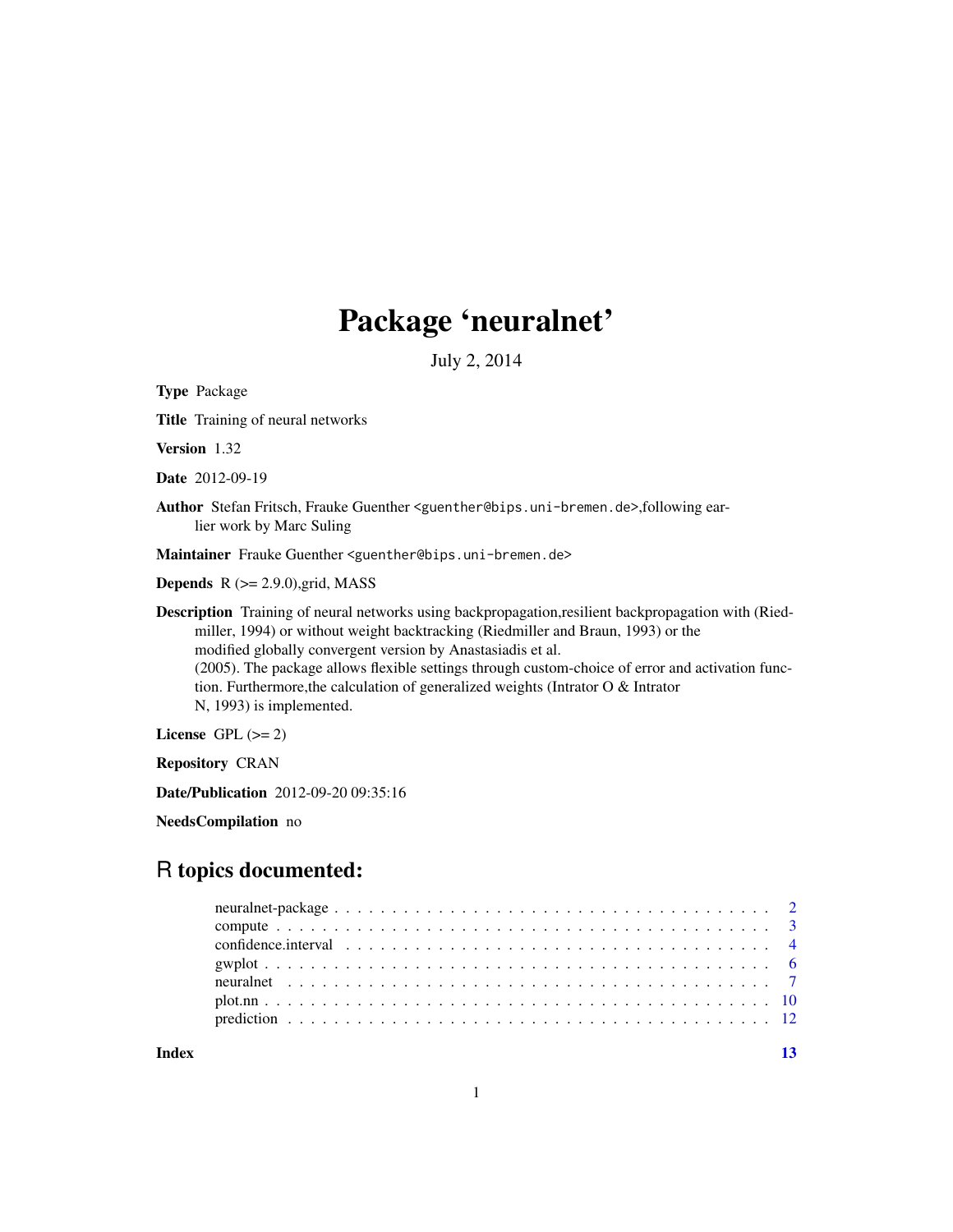<span id="page-1-0"></span>

#### Description

Training of neural networks using the backpropagation, resilient backpropagation with (Riedmiller, 1994) or without weight backtracking (Riedmiller, 1993) or the modified globally convergent version by Anastasiadis et al. (2005). The package allows flexible settings through custom-choice of error and activation function. Furthermore, the calculation of generalized weights (Intrator O  $\&$ Intrator N, 1993) is implemented.

#### Details

| Package: | neuralnet  |
|----------|------------|
| Type:    | Package    |
| Version: | 1.32       |
| Date:    | 2012-09-19 |
| License: | $GPL (=2)$ |

#### Note

This work has been supported by the German Research Foundation (DFG: <http://www.dfg.de>) under grant scheme PI 345/3-1.

#### Author(s)

Stefan Fritsch, Frauke Guenther <guenther@bips.uni-bremen.de>, following earlier work by Marc Suling

Maintainer: Frauke Guenther <guenther@bips.uni-bremen.de>

# References

Riedmiller M. (1994) *Rprop - Description and Implementation Details.* Technical Report. University of Karlsruhe.

Riedmiller M. and Braun H. (1993) *A direct adaptive method for faster backpropagation learning: The RPROP algorithm.* Proceedings of the IEEE International Conference on Neural Networks (ICNN), pages 586-591. San Francisco.

Anastasiadis A. et. al. (2005) *New globally convergent training scheme based on the resilient propagation algorithm.* Neurocomputing 64, pages 253-270.

Intrator O. and Intrator N. (1993) *Using Neural Nets for Interpretation of Nonlinear Models.* Proceedings of the Statistical Computing Section, 244-249 San Francisco: American Statistical Society (eds).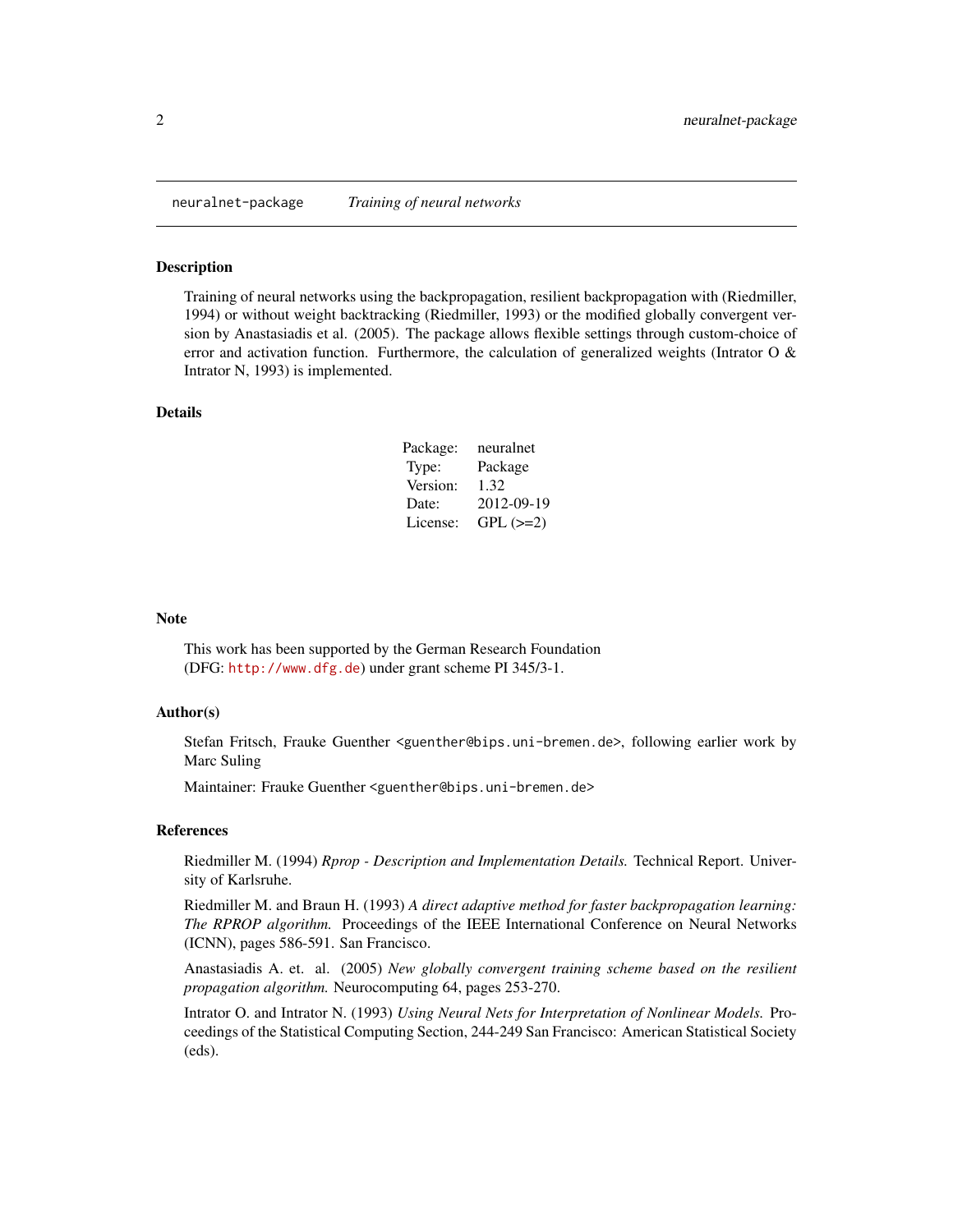#### <span id="page-2-0"></span>compute 3

#### See Also

[plot.nn](#page-9-1) for plotting of the neural network.

[gwplot](#page-5-1) for plotting of the generalized weights.

[compute](#page-2-1) for computation of the calculated network.

[confidence.interval](#page-3-1) for calculation of a confidence interval for the weights.

[prediction](#page-11-1) for calculation of a prediction.

# Examples

```
AND \leq -c (rep(0,7),1)
OR < -c(0, rep(1,7))binary.data \leq data.frame(expand.grid(c(0,1), c(0,1), c(0,1)), AND, OR)
print(net <- neuralnet(AND+OR~Var1+Var2+Var3, binary.data, hidden=0,
             rep=10, err.fct="ce", linear.output=FALSE))
XOR \leftarrow c(0,1,1,0)xor.data \leq data.frame(expand.grid(c(0,1), c(0,1)), XOR)
print(net.xor <- neuralnet(XOR~Var1+Var2, xor.data, hidden=2, rep=5))
plot(net.xor, rep="best")
data(infert, package="datasets")
print(net.infert <- neuralnet(case~parity+induced+spontaneous, infert,
                    err.fct="ce", linear.output=FALSE, likelihood=TRUE))
gwplot(net.infert, selected.covariate="parity")
gwplot(net.infert, selected.covariate="induced")
gwplot(net.infert, selected.covariate="spontaneous")
confidence.interval(net.infert)
Var1 <- runif(50, 0, 100)
sqrt.data <- data.frame(Var1, Sqrt=sqrt(Var1))
print(net.sqrt <- neuralnet(Sqrt~Var1, sqrt.data, hidden=10,
                  threshold=0.01))
compute(net.sqrt, (1:10)^2)$net.result
Var1 <- rpois(100,0.5)
Var2 <- rbinom(100,2,0.6)
Var3 <- rbinom(100,1,0.5)
SUM <- as.integer(abs(Var1+Var2+Var3+(rnorm(100))))
sum.data <- data.frame(Var1+Var2+Var3, SUM)
print(net.sum <- neuralnet(SUM~Var1+Var2+Var3, sum.data, hidden=1,
                 act.fct="tanh"))
prediction(net.sum)
```
<span id="page-2-1"></span>compute *Computation of a given neural network for given covariate vectors*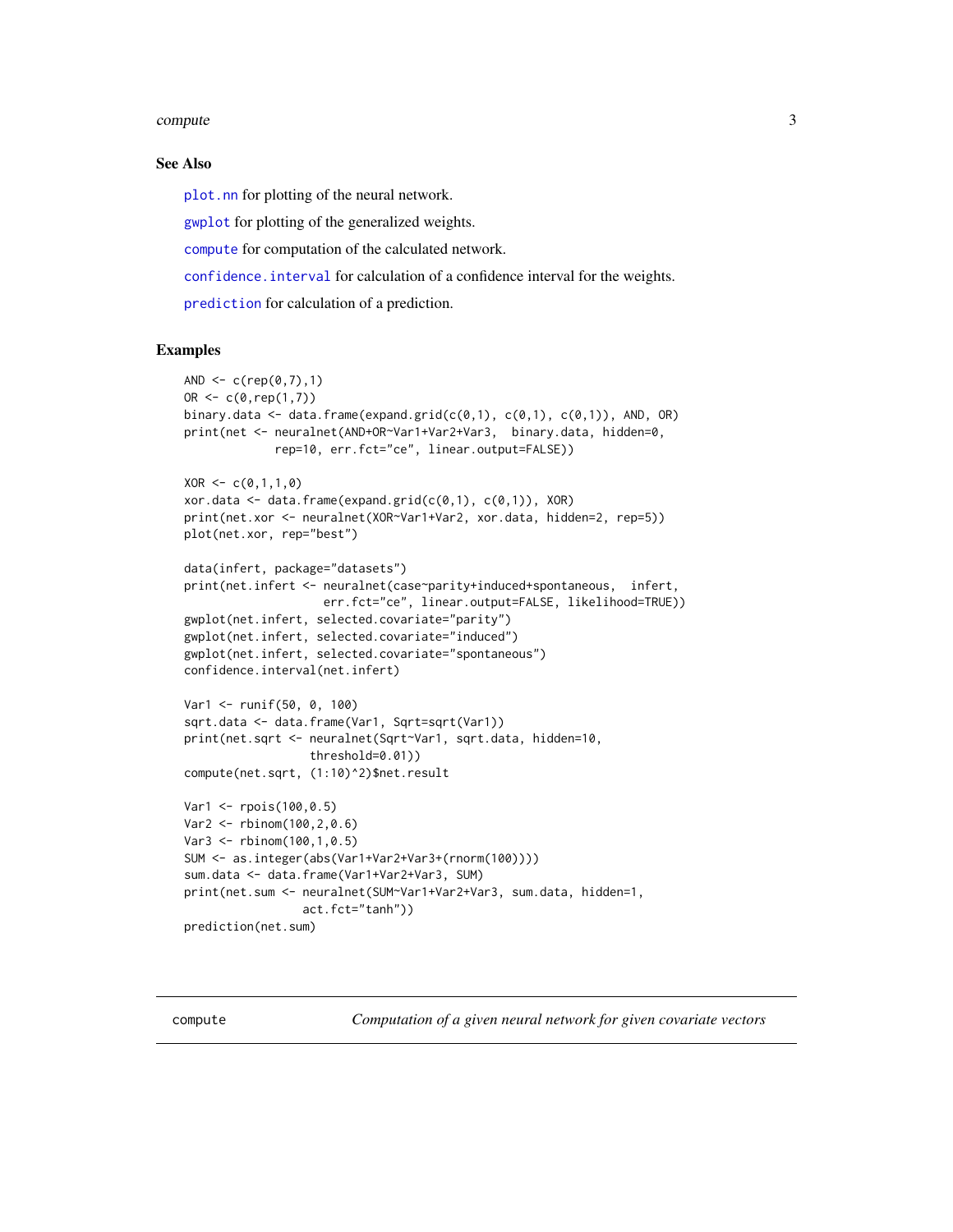#### <span id="page-3-0"></span>**Description**

compute, a method for objects of class nn, typically produced by neuralnet. Computes the outputs of all neurons for specific arbitrary covariate vectors given a trained neural network. Please make sure that the order of the covariates is the same in the new matrix or dataframe as in the original neural network.

#### Usage

```
compute(x, covariate, rep = 1)
```
#### Arguments

| X         | an object of class nn.                                                                             |
|-----------|----------------------------------------------------------------------------------------------------|
| covariate | a data frame or matrix containing the variables that had been used to train the<br>neural network. |
| rep       | an integer indicating the neural network's repetition which should be used.                        |

# Value

compute returns a list containing the following components:

| neurons    | a list of the neurons' output for each layer of the neural network. |
|------------|---------------------------------------------------------------------|
| net.result | a matrix containing the overall result of the neural network.       |

#### Author(s)

Stefan Fritsch, Frauke Guenther <guenther@bips.uni-bremen.de>

#### Examples

```
Var1 <- runif(50, 0, 100)
sqrt.data <- data.frame(Var1, Sqrt=sqrt(Var1))
print(net.sqrt <- neuralnet(Sqrt~Var1, sqrt.data, hidden=10,
                  threshold=0.01))
compute(net.sqrt, (1:10)^2)$net.result
```
<span id="page-3-1"></span>confidence.interval *Calculates confidence intervals of the weights*

#### Description

confidence.interval, a method for objects of class nn, typically produced by neuralnet. Calculates confidence intervals of the weights (White, 1989) and the network information criteria NIC (Murata et al. 1994). All confidence intervals are calculated under the assumption of a local identification of the given neural network. If this assumption is violated, the results will not be reasonable. Please make also sure that the chosen error function equals the negative log-likelihood function, otherwise the results are not meaningfull, too.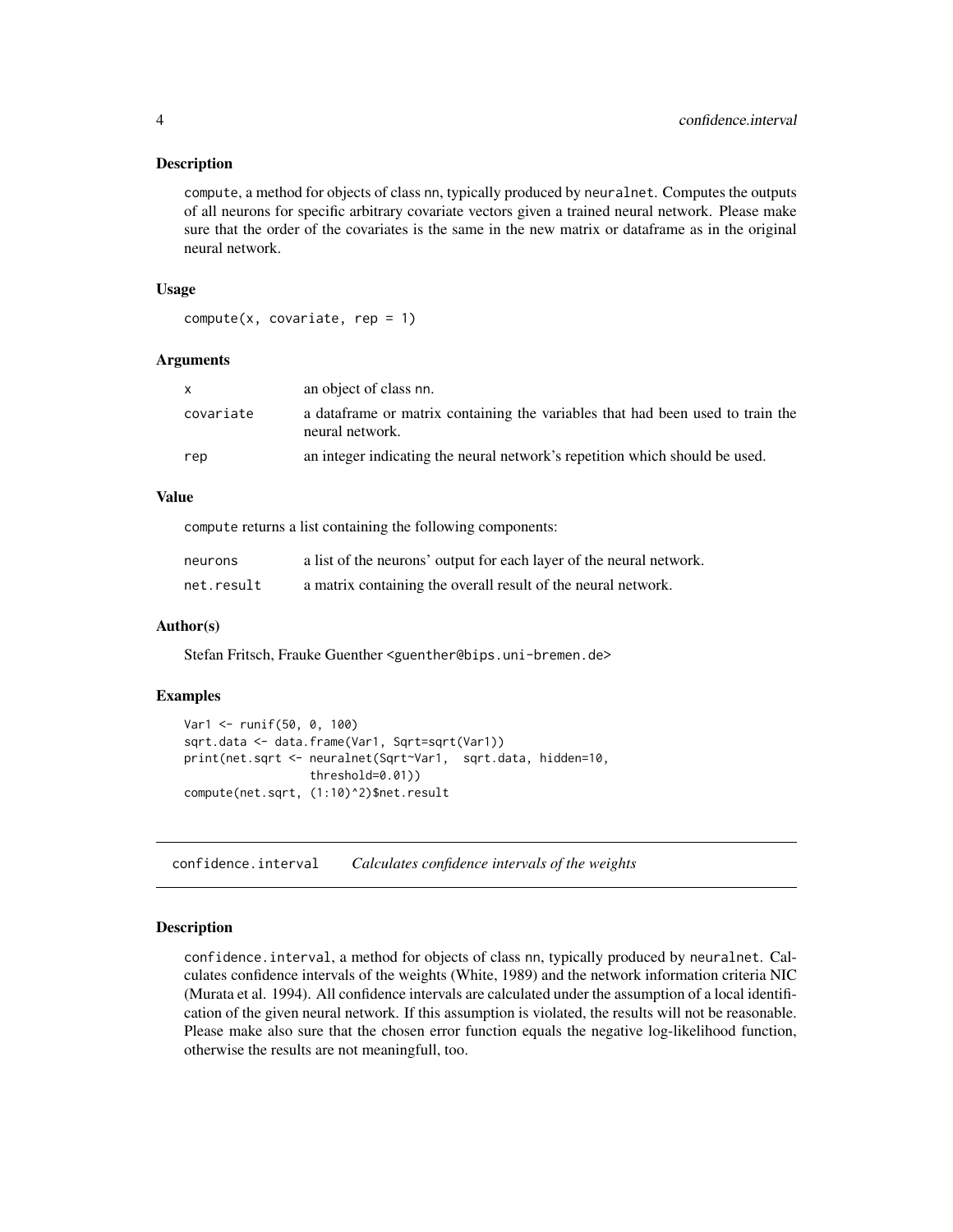# <span id="page-4-0"></span>confidence.interval 5

# Usage

```
confidence.interval(x, alpha = 0.05)
```
### Arguments

|       | neural network                                        |
|-------|-------------------------------------------------------|
| alpha | numerical. Sets the confidence level to $(1$ -alpha). |

#### Value

confidence.interval returns a list containing the following components:

| lower.ci | a list containing the lower confidence bounds of all weights of the neural net-<br>work differentiated by the repetitions. |
|----------|----------------------------------------------------------------------------------------------------------------------------|
| upper.ci | a list containing the upper confidence bounds of all weights of the neural net-<br>work differentiated by the repetitions. |
| nic      | a vector containg the information criteria NIC for every repetition.                                                       |

### Author(s)

Stefan Fritsch, Frauke Guenther <guenther@bips.uni-bremen.de>

#### References

White (1989) *Learning in artificial neural networks. A statistical perspective.* Neural Computation (1), pages 425-464

Murata et al. (1994) *Network information criterion - determining the number of hidden units for an artificial neural network model.* IEEE Transactions on Neural Networks 5 (6), pages 865-871

# See Also

[neuralnet](#page-6-1)

# Examples

```
data(infert, package="datasets")
print(net.infert <- neuralnet(case~parity+induced+spontaneous,
                    infert, err.fct="ce", linear.output=FALSE))
confidence.interval(net.infert)
```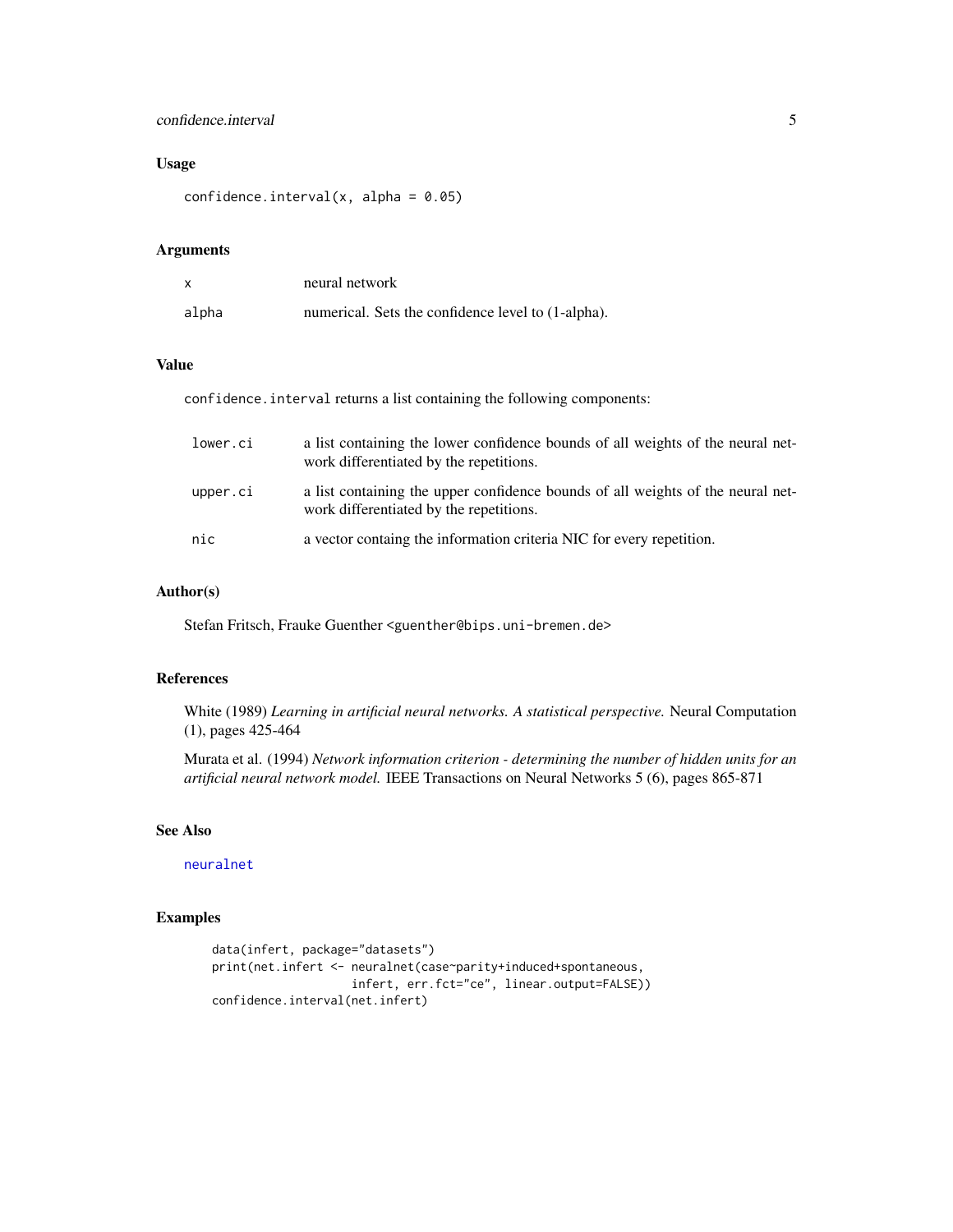#### <span id="page-5-1"></span><span id="page-5-0"></span>Description

gwplot, a method for objects of class nn, typically produced by neuralnet. Plots the generalized weights (Intrator and Intrator, 1993) for one specific covariate and one response variable.

#### Usage

```
gwplot(x, rep = NULL, max = NULL, min = NULL, file = NULL,selected.covariate = 1, selected.response = 1,
      highlight = FALSE, type="p", col = "black", ...)
```
# Arguments

| $\mathsf{x}$       | an object of class nn                                                                                                                                                                                                  |  |  |  |  |  |
|--------------------|------------------------------------------------------------------------------------------------------------------------------------------------------------------------------------------------------------------------|--|--|--|--|--|
| rep                | an integer indicating the repetition to plot. If rep="best", the repetition with the<br>smallest error will be plotted. If not stated all repetitions will be plotted.                                                 |  |  |  |  |  |
| max                | maximum of the y axis. In default, max is set to the highest y-value.                                                                                                                                                  |  |  |  |  |  |
| min                | minimum of the y axis. In default, min is set to the smallest y-value.                                                                                                                                                 |  |  |  |  |  |
| file               | a character string naming the plot to write to. If not stated, the plot will not be<br>saved.                                                                                                                          |  |  |  |  |  |
| selected.covariate |                                                                                                                                                                                                                        |  |  |  |  |  |
|                    | either a string of the covariate's name or an integer of the ordered covariates,<br>indicating the reference covariate in the generalized weights plot. Defaulting to<br>the first covariate.                          |  |  |  |  |  |
|                    | selected.response                                                                                                                                                                                                      |  |  |  |  |  |
|                    | either a string of the response variable's name or an integer of the ordered re-<br>sponse variables, indicating the reference response in the generalized weights<br>plot. Defaulting to the first response variable. |  |  |  |  |  |
| highlight          | a logical value, indicating whether to highlight (red color) the best repetition<br>(smallest error). Only reasonable if rep=NULL. Default is FALSE                                                                    |  |  |  |  |  |
| type               | a character indicating the type of plotting; actually any of the types as in plot. default.                                                                                                                            |  |  |  |  |  |
| col                | a color of the generalized weights.                                                                                                                                                                                    |  |  |  |  |  |
| .                  | Arguments to be passed to methods, such as graphical parameters (see par).                                                                                                                                             |  |  |  |  |  |
|                    |                                                                                                                                                                                                                        |  |  |  |  |  |

# Author(s)

Stefan Fritsch, Frauke Guenther <guenther@bips.uni-bremen.de>

# References

Intrator O. and Intrator N. (1993) *Using Neural Nets for Interpretation of Nonlinear Models.* Proceedings of the Statistical Computing Section, 244-249 San Francisco: American Statistical Society (eds.)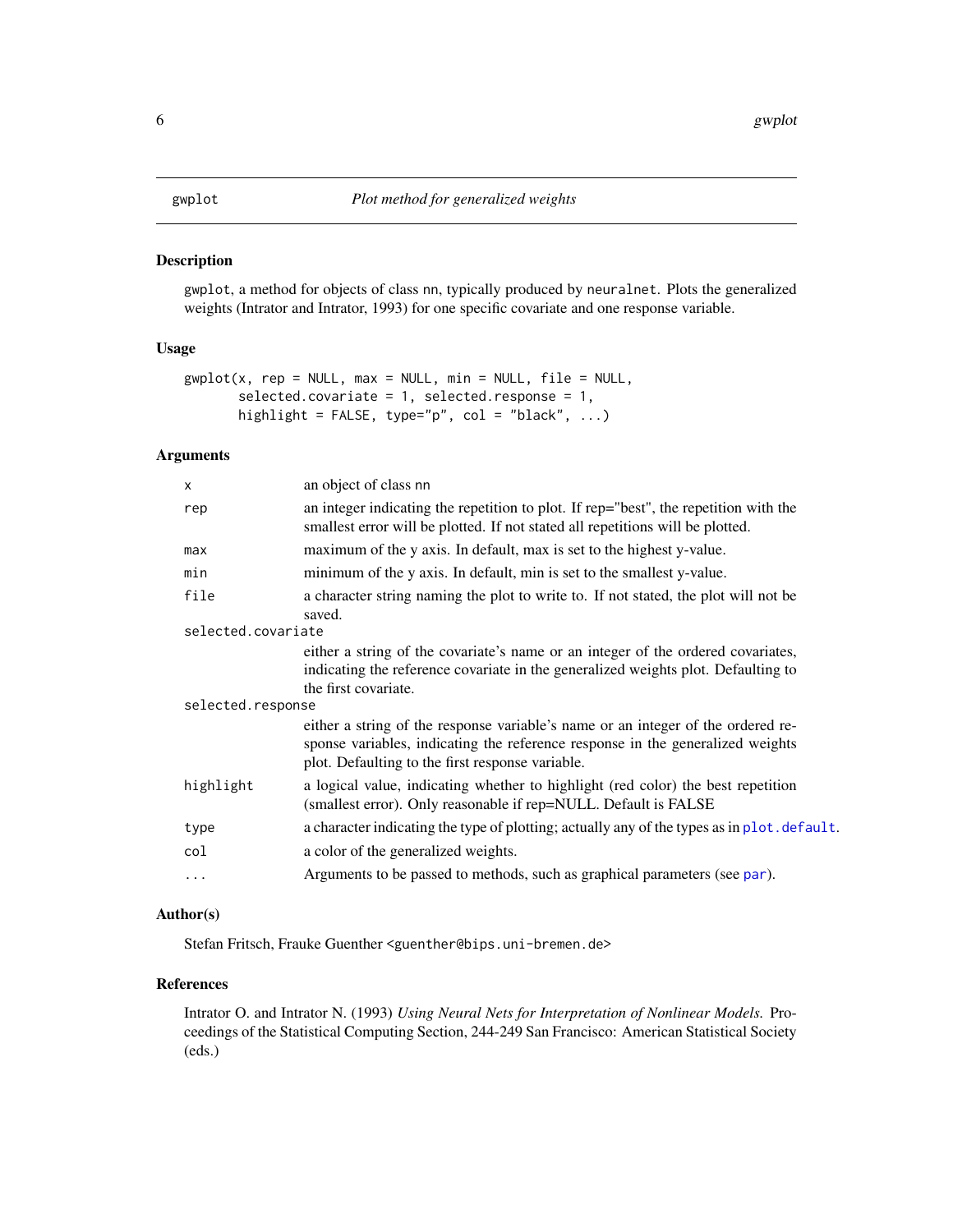#### <span id="page-6-0"></span>neuralnet 7

#### See Also

[neuralnet](#page-6-1)

#### Examples

```
data(infert, package="datasets")
print(net.infert <- neuralnet(case~parity+induced+spontaneous, infert,
                err.fct="ce", linear.output=FALSE, likelihood=TRUE))
gwplot(net.infert, selected.covariate="parity")
gwplot(net.infert, selected.covariate="induced")
gwplot(net.infert, selected.covariate="spontaneous")
```
<span id="page-6-1"></span>

neuralnet *Training of neural networks*

#### Description

neuralnet is used to train neural networks using backpropagation, resilient backpropagation (RPROP) with (Riedmiller, 1994) or without weight backtracking (Riedmiller and Braun, 1993) or the modified globally convergent version (GRPROP) by Anastasiadis et al. (2005). The function allows flexible settings through custom-choice of error and activation function. Furthermore the calculation of generalized weights (Intrator O. and Intrator N., 1993) is implemented.

#### Usage

```
neuralnet(formula, data, hidden = 1, threshold = 0.01,
          stepmax = 1e+05, rep = 1, startweights = NULL,
          learningrate.limit = NULL,
          learningrate.factor = list(minus = 0.5, plus = 1.2),
          learningrate=NULL, lifesign = "none",
          lifesign.step = 1000, algorithm = "rprop+",
          err.fct = "sse", act.fct = "logistic",
          linear.output = TRUE, exclude = NULL,
          constant.weights = NULL, likelihood = FALSE)
```
#### Arguments

| formula   | a symbolic description of the model to be fitted.                                                                                              |
|-----------|------------------------------------------------------------------------------------------------------------------------------------------------|
| data      | a data frame containing the variables specified in formula.                                                                                    |
| hidden    | a vector of integers specifying the number of hidden neurons (vertices) in each<br>layer.                                                      |
| threshold | a numeric value specifying the threshold for the partial derivatives of the error<br>function as stopping criteria.                            |
| stepmax   | the maximum steps for the training of the neural network. Reaching this maxi-<br>mum leads to a stop of the neural network's training process. |
| rep       | the number of repetitions for the neural network's training.                                                                                   |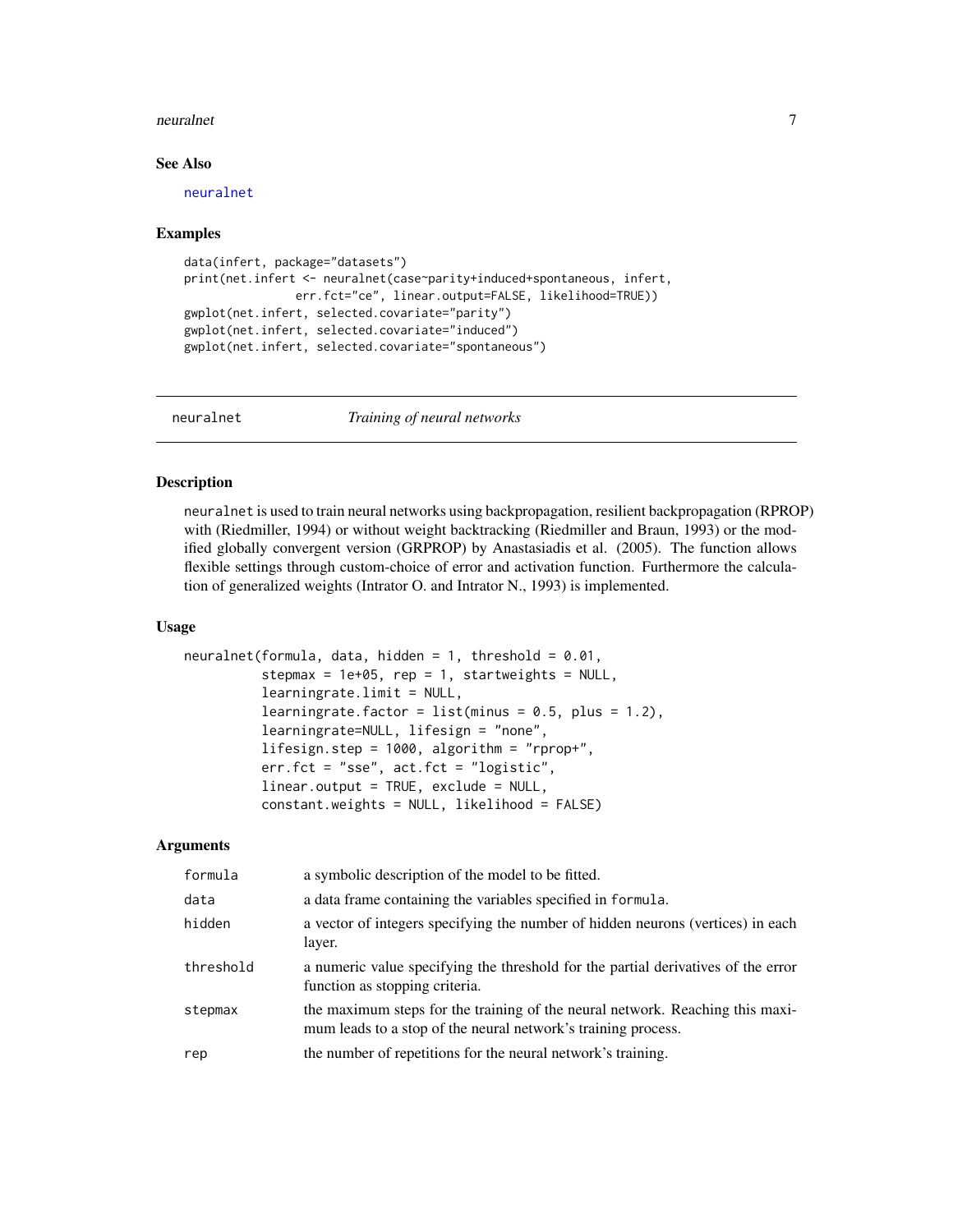| startweights        | a vector containing starting values for the weights. The weights will not be<br>randomly initialized.                                                                                                                                                                                                                                                                                                                                                     |
|---------------------|-----------------------------------------------------------------------------------------------------------------------------------------------------------------------------------------------------------------------------------------------------------------------------------------------------------------------------------------------------------------------------------------------------------------------------------------------------------|
| learningrate.limit  |                                                                                                                                                                                                                                                                                                                                                                                                                                                           |
|                     | a vector or a list containing the lowest and highest limit for the learning rate.<br>Used only for RPROP and GRPROP.                                                                                                                                                                                                                                                                                                                                      |
| learningrate.factor |                                                                                                                                                                                                                                                                                                                                                                                                                                                           |
|                     | a vector or a list containing the multiplication factors for the upper and lower<br>learning rate. Used only for RPROP and GRPROP.                                                                                                                                                                                                                                                                                                                        |
| learningrate        | a numeric value specifying the learning rate used by traditional backpropagation.<br>Used only for traditional backpropagation.                                                                                                                                                                                                                                                                                                                           |
| lifesign            | a string specifying how much the function will print during the calculation of<br>the neural network. 'none', 'minimal' or 'full'.                                                                                                                                                                                                                                                                                                                        |
| lifesign.step       | an integer specifying the stepsize to print the minimal threshold in full lifesign<br>mode.                                                                                                                                                                                                                                                                                                                                                               |
| algorithm           | a string containing the algorithm type to calculate the neural network. The fol-<br>lowing types are possible: 'backprop', 'rprop+', 'rprop-', 'sag', or 'slr'. 'back-<br>prop' refers to backpropagation, 'rprop+' and 'rprop-' refer to the resilient back-<br>propagation with and without weight backtracking, while 'sag' and 'slr' induce<br>the usage of the modified globally convergent algorithm (grprop). See Details<br>for more information. |
| err.fct             | a differentiable function that is used for the calculation of the error. Alterna-<br>tively, the strings 'sse' and 'ce' which stand for the sum of squared errors and<br>the cross-entropy can be used.                                                                                                                                                                                                                                                   |
| act.fct             | a differentiable function that is used for smoothing the result of the cross product<br>of the covariate or neurons and the weights. Additionally the strings, 'logistic'<br>and 'tanh' are possible for the logistic function and tangent hyperbolicus.                                                                                                                                                                                                  |
| linear.output       | logical. If act.fct should not be applied to the output neurons set linear output to<br>TRUE, otherwise to FALSE.                                                                                                                                                                                                                                                                                                                                         |
| exclude             | a vector or a matrix specifying the weights, that are excluded from the calcula-<br>tion. If given as a vector, the exact positions of the weights must be known. A<br>matrix with n-rows and 3 columns will exclude n weights, where the first col-<br>umn stands for the layer, the second column for the input neuron and the third<br>column for the output neuron of the weight.                                                                     |
| constant.weights    |                                                                                                                                                                                                                                                                                                                                                                                                                                                           |
|                     | a vector specifying the values of the weights that are excluded from the training<br>process and treated as fix.                                                                                                                                                                                                                                                                                                                                          |
| likelihood          | logical. If the error function is equal to the negative log-likelihood function, the<br>information criteria AIC and BIC will be calculated. Furthermore the usage of<br>confidence.interval is meaningfull.                                                                                                                                                                                                                                              |

# Details

The globally convergent algorithm is based on the resilient backpropagation without weight backtracking and additionally modifies one learning rate, either the learningrate associated with the smallest absolute gradient (sag) or the smallest learningrate (slr) itself. The learning rates in the grprop algorithm are limited to the boundaries defined in learningrate.limit.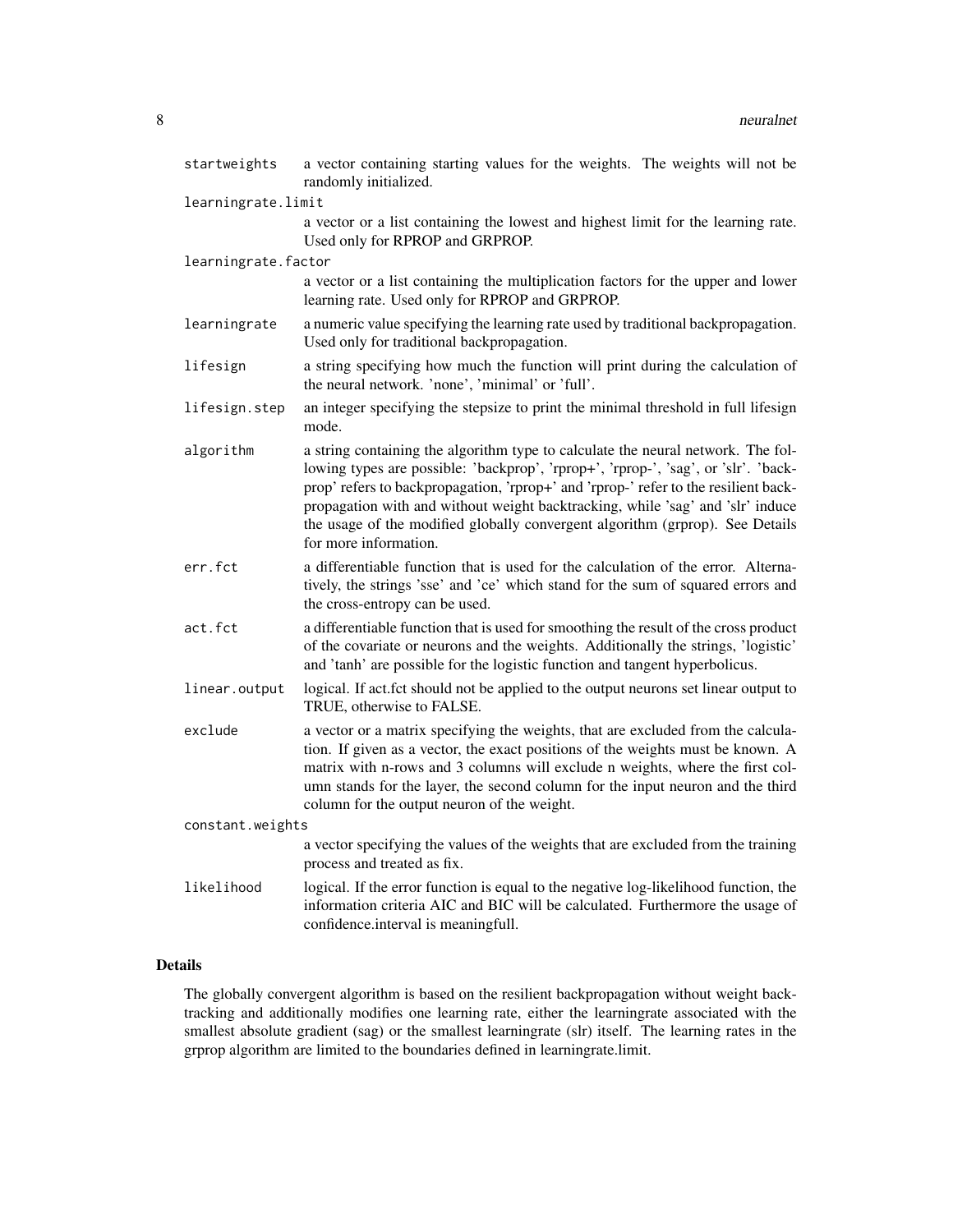#### neuralnet 9

### Value

neuralnet returns an object of class nn. An object of class nn is a list containing at most the following components:

| call                | the matched call.                                                                                                                                                        |
|---------------------|--------------------------------------------------------------------------------------------------------------------------------------------------------------------------|
| response            | extracted from the data argument.                                                                                                                                        |
| covariate           | the variables extracted from the data argument.                                                                                                                          |
| model.list          | a list containing the covariates and the response variables extracted from the<br>formula argument.                                                                      |
| err.fct             | the error function.                                                                                                                                                      |
| act.fct             | the activation function.                                                                                                                                                 |
| data                | the data argument.                                                                                                                                                       |
| net.result          | a list containing the overall result of the neural network for every repetition.                                                                                         |
| weights             | a list containing the fitted weights of the neural network for every repetition.                                                                                         |
| generalized.weights |                                                                                                                                                                          |
|                     | a list containing the generalized weights of the neural network for every repeti-<br>tion.                                                                               |
| result.matrix       |                                                                                                                                                                          |
|                     | a matrix containing the reached threshold, needed steps, error, AIC and BIC<br>(if computed) and weights for every repetition. Each column represents one<br>repetition. |
| startweights        | a list containing the startweights of the neural network for every repetition.                                                                                           |

### Author(s)

Stefan Fritsch, Frauke Guenther <guenther@bips.uni-bremen.de>

#### References

Riedmiller M. (1994) *Rprop - Description and Implementation Details.* Technical Report. University of Karlsruhe.

Riedmiller M. and Braun H. (1993) *A direct adaptive method for faster backpropagation learning: The RPROP algorithm.* Proceedings of the IEEE International Conference on Neural Networks (ICNN), pages 586-591. San Francisco.

Anastasiadis A. et. al. (2005) *New globally convergent training scheme based on the resilient propagation algorithm.* Neurocomputing 64, pages 253-270.

Intrator O. and Intrator N. (1993) *Using Neural Nets for Interpretation of Nonlinear Models.* Proceedings of the Statistical Computing Section, 244-249 San Francisco: American Statistical Society (eds).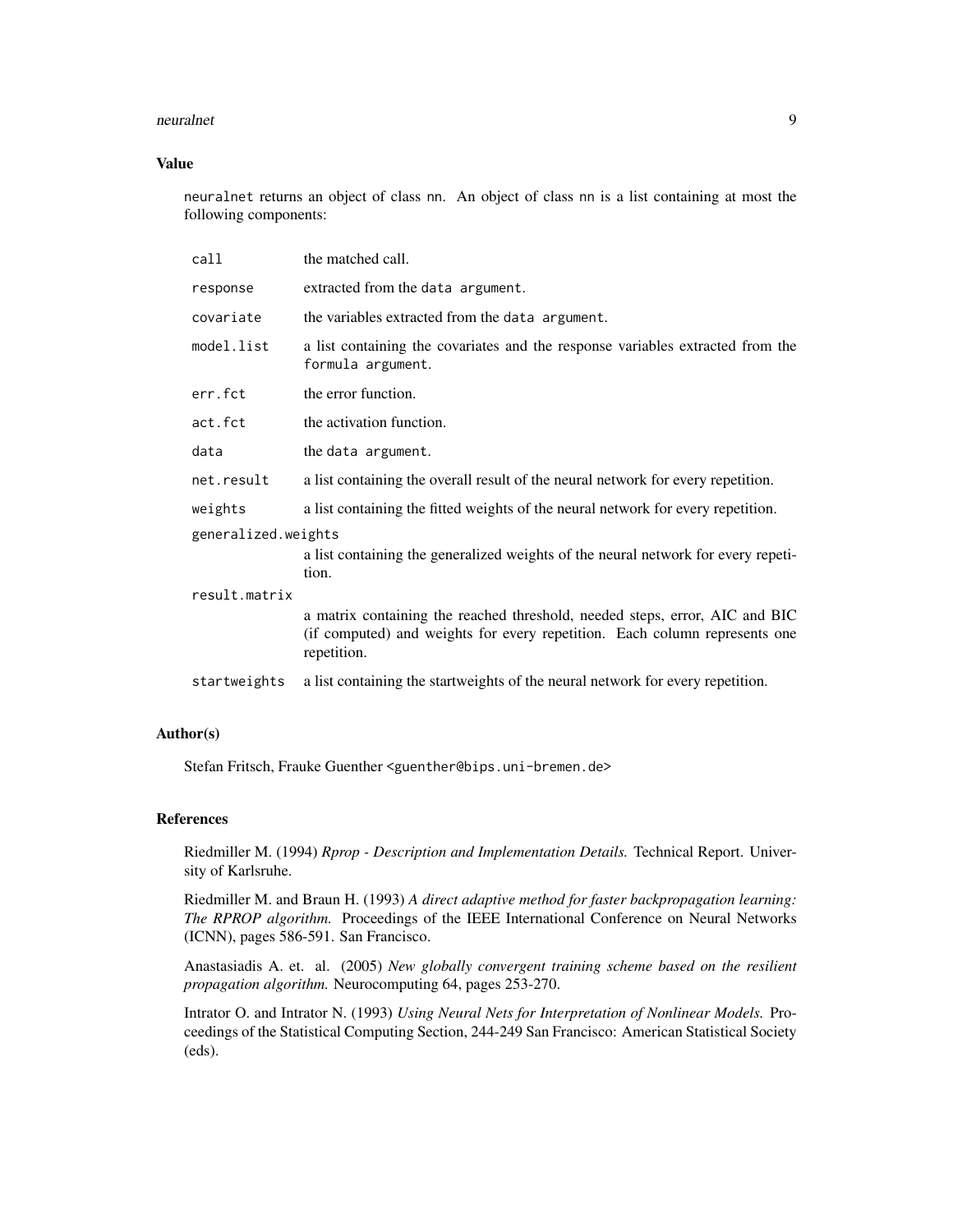10 plot.nn

#### See Also

[plot.nn](#page-9-1) for plotting the neural network.

[gwplot](#page-5-1) for plotting the generalized weights.

[compute](#page-2-1) for computation of a given neural network for given covariate vectors.

[confidence.interval](#page-3-1) for calculation of confidence intervals of the weights.

[prediction](#page-11-1) for a summary of the output of the neural network.

#### Examples

```
AND \leq -c (rep(0,7),1)
OR \leq c(0, rep(1,7))binary.data <- data.frame(expand.grid(c(0,1), c(0,1), c(0,1)), AND, OR)
print(net <- neuralnet(AND+OR~Var1+Var2+Var3, binary.data, hidden=0,
             rep=10, err.fct="ce", linear.output=FALSE))
data(infert, package="datasets")
print(net.infert <- neuralnet(case~parity+induced+spontaneous, infert,
                    err.fct="ce", linear.output=FALSE, likelihood=TRUE))
```
<span id="page-9-1"></span>

plot.nn *Plot method for neural networks*

#### **Description**

plot.nn, a method for the plot generic. It is designed for an inspection of the weights for objects of class nn, typically produced by neuralnet.

# Usage

```
## S3 method for class 'nn'
plot(x, rep = NULL, x.entry = NULL, x.out = NULL,radius = 0.15, arrow.length = 0.2, intercept = TRUE,
        intercept.factor = 0.4, information = TRUE,
        information.pos = 0.1, col.entry.synapse = "black",
       col.entry = "black", col.hidden = "black",
       col.hidden.synapse = "black", col.out = "black",
       col.out.synapse = "black", col.intercept = "blue",
       fontsize = 12, dimension = 6, show.weights = TRUE,
       file = NULL, ...)
```
### Arguments

x an object of class nn

rep repetition of the neural network. If rep="best", the repetition with the smallest error will be plotted. If not stated all repetitions will be plotted, each in a separate window.

<span id="page-9-0"></span>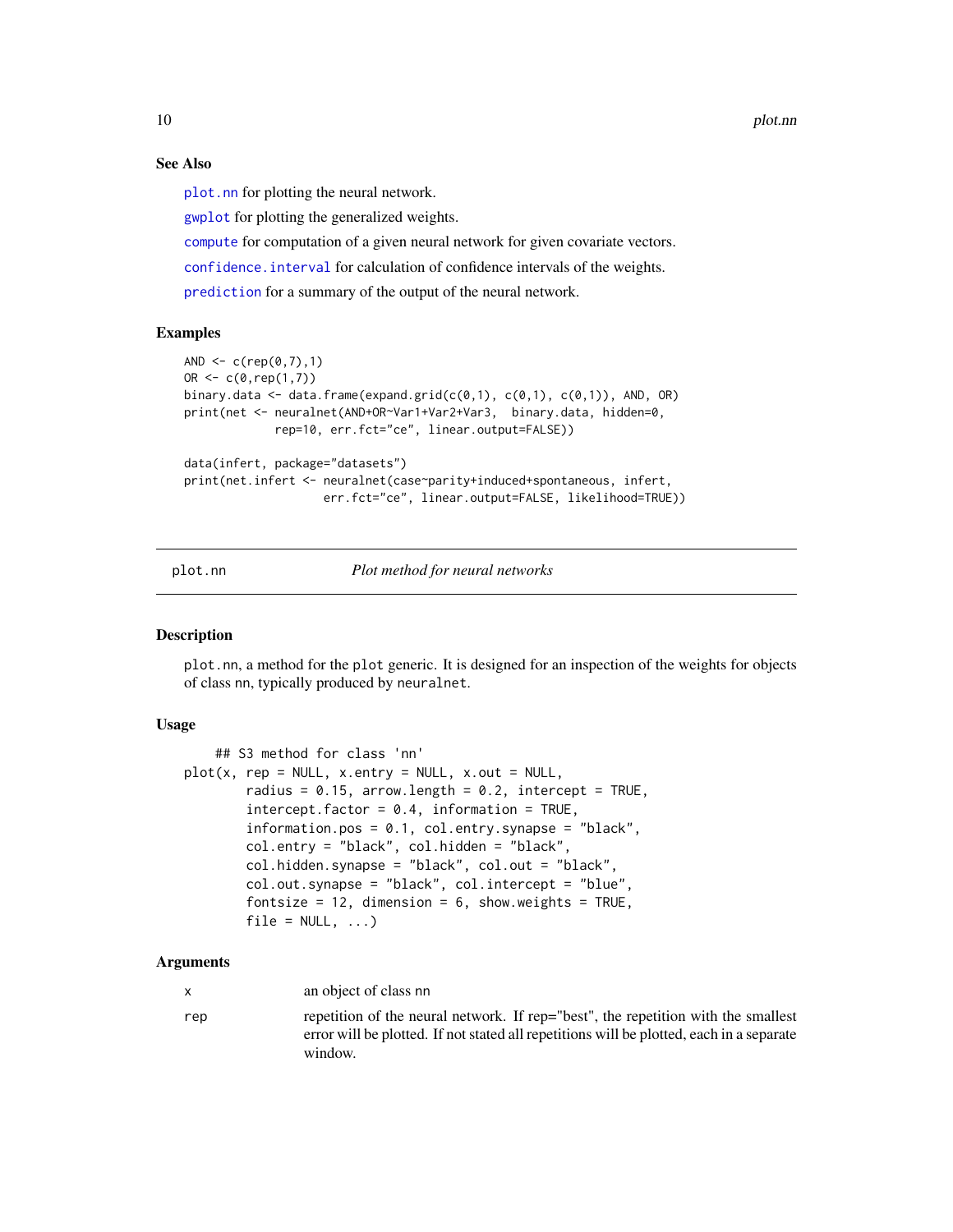#### <span id="page-10-0"></span>plot.nn and the state of the state of the state of the state of the state of the state of the state of the state of the state of the state of the state of the state of the state of the state of the state of the state of th

| x-coordinate of the entry layer. Depends on the arrow.length in default.                                              |  |  |  |  |  |
|-----------------------------------------------------------------------------------------------------------------------|--|--|--|--|--|
| x-coordinate of the output layer.                                                                                     |  |  |  |  |  |
| radius of the neurons.                                                                                                |  |  |  |  |  |
| length of the entry and out arrows.                                                                                   |  |  |  |  |  |
| a logical value indicating whether to plot the intercept.                                                             |  |  |  |  |  |
| intercept.factor                                                                                                      |  |  |  |  |  |
| x-position factor of the intercept. The closer the factor is to 0, the closer the<br>intercept is to its left neuron. |  |  |  |  |  |
| a logical value indicating whether to add the error and steps to the plot.                                            |  |  |  |  |  |
| information.pos                                                                                                       |  |  |  |  |  |
| y-position of the information.                                                                                        |  |  |  |  |  |
| col.entry.synapse                                                                                                     |  |  |  |  |  |
| color of the synapses leading to the input neurons.                                                                   |  |  |  |  |  |
| color of the input neurons.                                                                                           |  |  |  |  |  |
| color of the neurons in the hidden layer.                                                                             |  |  |  |  |  |
| col.hidden.synapse                                                                                                    |  |  |  |  |  |
| color of the weighted synapses.                                                                                       |  |  |  |  |  |
| color of the output neurons.                                                                                          |  |  |  |  |  |
| col.out.synapse                                                                                                       |  |  |  |  |  |
| color of the synapses leading away from the output neurons.                                                           |  |  |  |  |  |
| color of the intercept.                                                                                               |  |  |  |  |  |
| fontsize of the text.                                                                                                 |  |  |  |  |  |
| size of the plot in inches.                                                                                           |  |  |  |  |  |
| a logical value indicating whether to print the calculated weights above the<br>synapses.                             |  |  |  |  |  |
| a character string naming the plot to write to. If not stated, the plot will not be                                   |  |  |  |  |  |
| saved.                                                                                                                |  |  |  |  |  |
|                                                                                                                       |  |  |  |  |  |

# Author(s)

Stefan Fritsch, Frauke Guenther <guenther@bips.uni-bremen.de>

#### See Also

# [neuralnet](#page-6-1)

# Examples

```
XOR < -c(0,1,1,0)xor.data <- data.frame(expand.grid(c(0,1), c(0,1)), XOR)
print(net.xor <- neuralnet( XOR~Var1+Var2, xor.data, hidden=2, rep=5))
plot(net.xor, rep="best")
```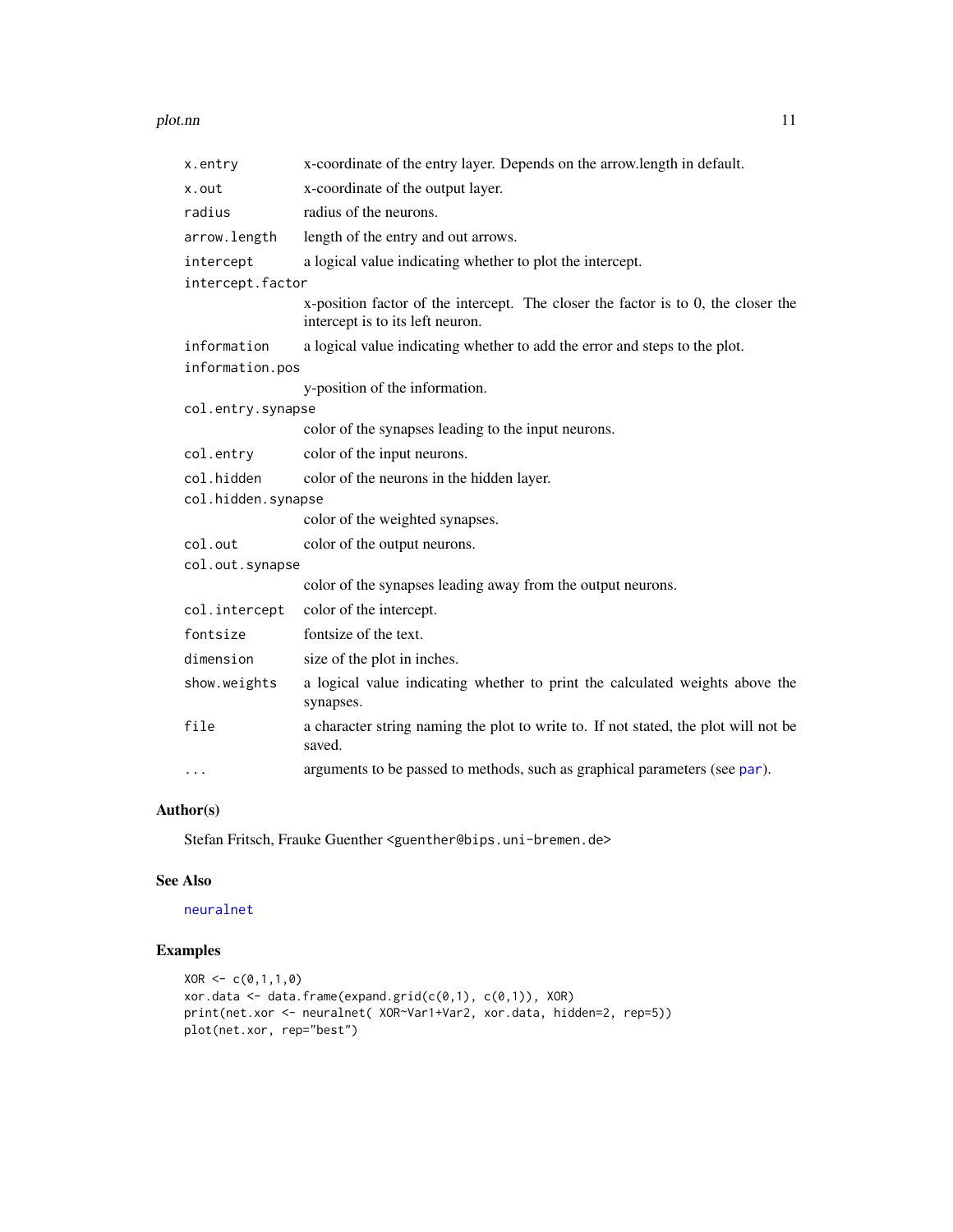<span id="page-11-1"></span><span id="page-11-0"></span>prediction *Summarizes the output of the neural network, the data and the fitted values of glm objects (if available)*

# Description

prediction, a method for objects of class nn, typically produced by neuralnet. In a first step, the dataframe will be amended by a mean response, the mean of all responses corresponding to the same covariate-vector. The calculated data.error is the error function between the original response and the new mean response. In a second step, all duplicate rows will be erased to get a quick overview of the data. To obtain an overview of the results of the neural network and the glm objects, the covariate matrix will be bound to the output of the neural network and the fitted values of the glm object(if available) and will be reduced by all duplicate rows.

#### Usage

prediction(x, list.glm = NULL)

#### Arguments

| X        | neural network                  |
|----------|---------------------------------|
| list.glm | an optional list of glm objects |

#### Value

a list of the summaries of the repetitions of the neural networks, the data and the glm objects (if available).

### Author(s)

Stefan Fritsch, Frauke Guenther <guenther@bips.uni-bremen.de>

#### See Also

[neuralnet](#page-6-1)

#### Examples

```
Var1 <- rpois(100,0.5)
Var2 <- rbinom(100,2,0.6)
Var3 <- rbinom(100,1,0.5)
SUM <- as.integer(abs(Var1+Var2+Var3+(rnorm(100))))
sum.data <- data.frame(Var1+Var2+Var3, SUM)
print(net.sum <- neuralnet( SUM~Var1+Var2+Var3, sum.data, hidden=1,
                 act.fct="tanh"))
main <- glm(SUM~Var1+Var2+Var3, sum.data, family=poisson())
full <- glm(SUM~Var1*Var2*Var3, sum.data, family=poisson())
prediction(net.sum, list.glm=list(main=main, full=full))
```